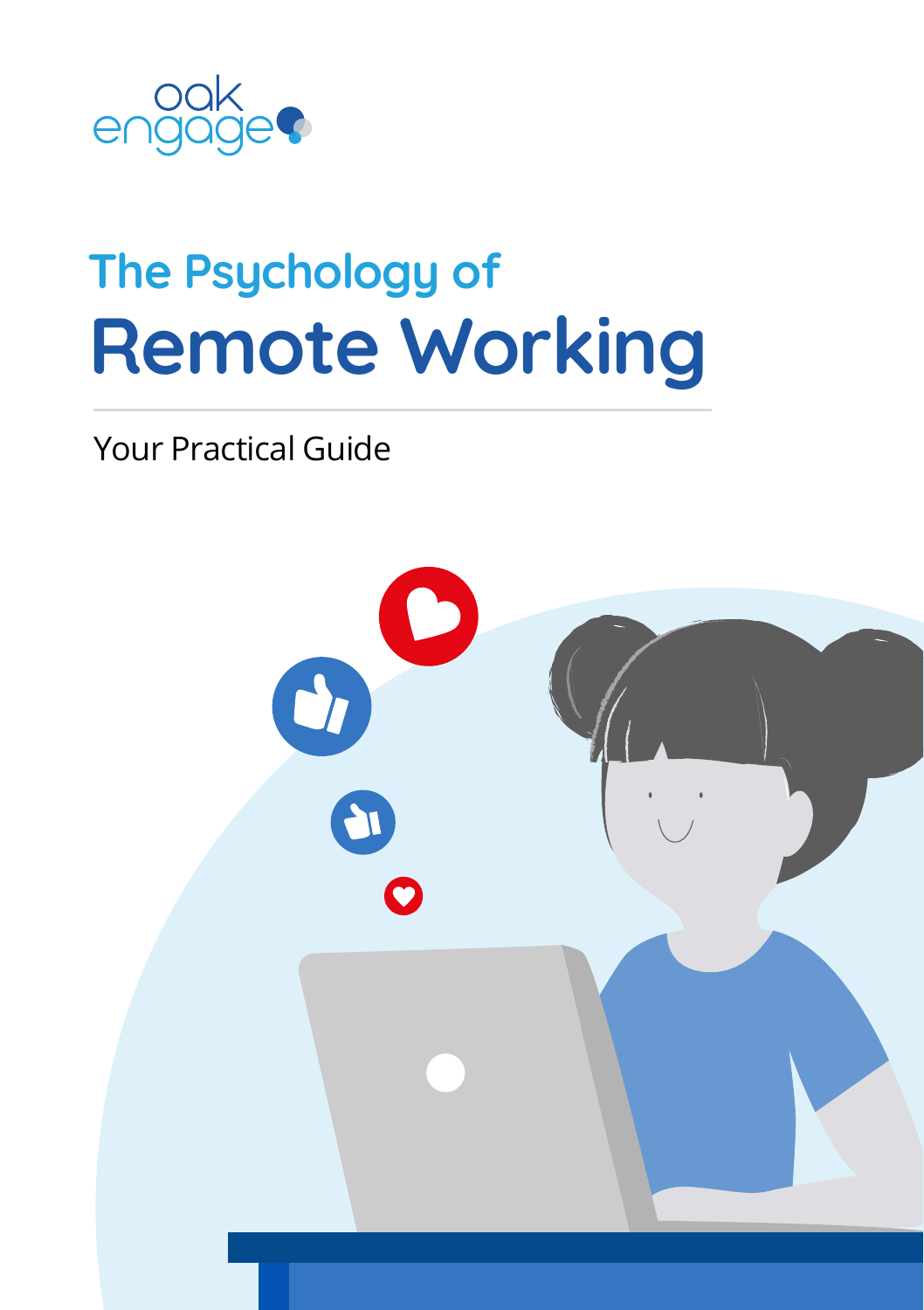### **What impact has the pandemic had on our mental health & happiness?**

With huge changes to the way in which we work, we studied the impact that working from home has had on people's [mental health](https://www.oak.com/blog/mental-health-in-the-workplace/?utm_source=psychology_of_remote_working&utm_medium=pdf), combining a survey with insight from an esteemed psychologist to answer some of the key questions around [remote working](https://www.oak.com/blog/remote-work-culture/?utm_source=psychology_of_remote_working&utm_medium=pdf) and how people feel about going back to work.





**45%** of those returning to work are experiencing return to work anxiety

Over **two thirds** of Brits agree that UK businesses should give workers the choice to work from home or not and of those 41% say that it would improve the population's mental health. 50% also said people may not feel safe returning to the office.





**76%** of office workers do not wish to return to the office full-time and a third reported that if they had to go back permanently they would look for other roles.

Over **23%** indicated that if they had to go back to the office permanently, they would consider leaving or resigning.

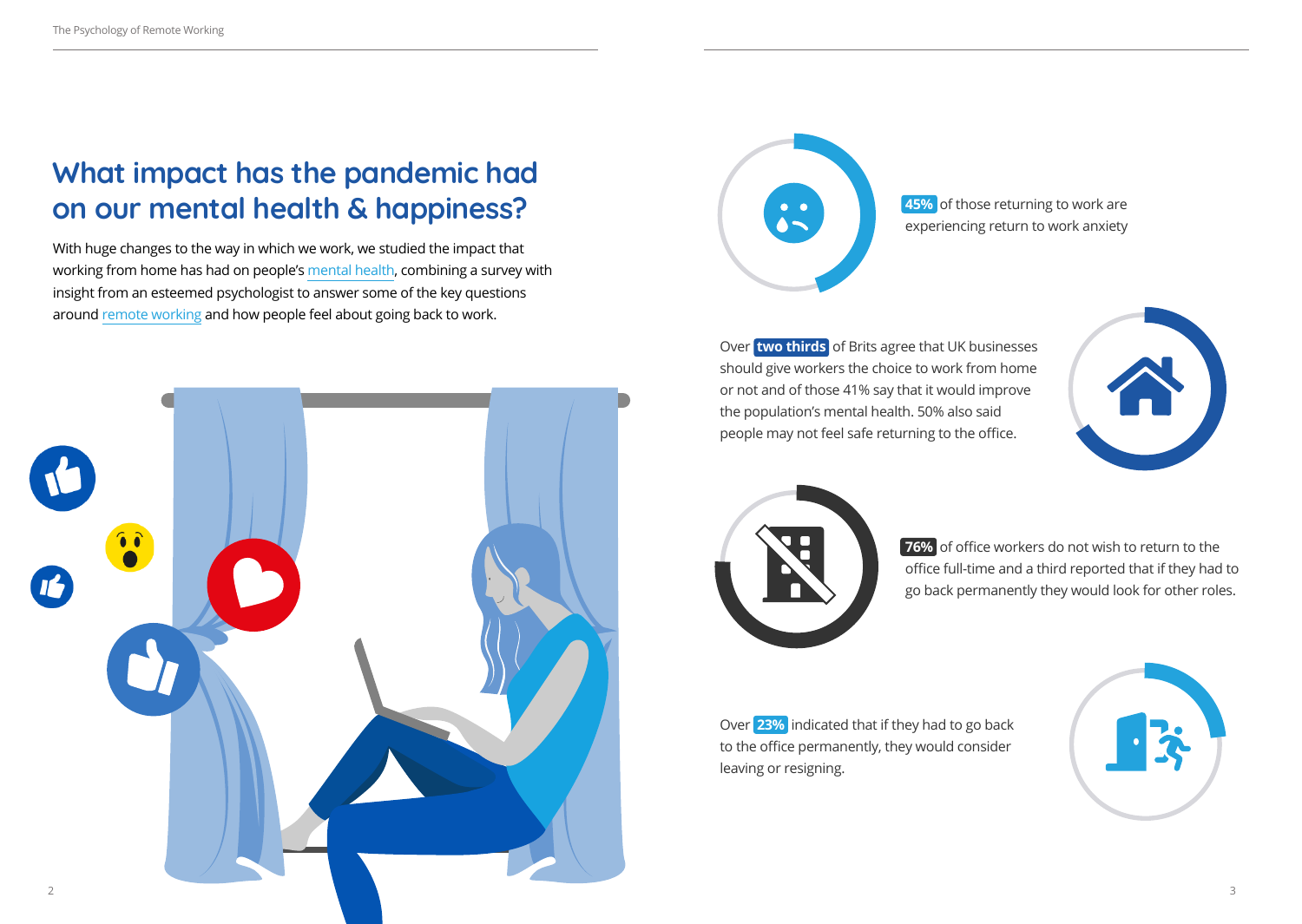### **Why are we feeling anxious about returning to work?**

**Dr Mario Weick, Associate Professor of Quantitative Social Psychology** at Durham University said: "Many people have found the lockdown challenging and their mental health has suffered as a result. The survey shows that there may be a link between poor mental health and return-to-work anxiety. This makes sense because social withdrawal is a common consequence of poor mental health."

Mario adds: "Also, the poorer respondents' current work/life balance, the more respondents were inclined to experience return-to-work anxiety. Having a better work/life balance helps cope with stressors."

### **How should people prepare for going back to work?**

So what can we do to combat the worry? Mario says: "People should familiarise themselves with any current health and safety measures that take into account latest changes in response to the pandemic. Knowing what exactly is happening can increase one's sense of control, which in turn reduces anxiety."

"It can also help to focus on the benefits of going back to work. For example, the workplace can provide an opportunity to connect with other people. Being physically present may help those who have struggled with isolation during the pandemic."

### **Should people be given the choice about hybrid working?**

"There is evidence that increasing workers' choice can lead to positive mental health outcomes. However, for this to translate into higher productivity, employees also need to have the right tools that allow them to be productive when working from home."

Mario adds: "Flexible working arrangements that give workers more choice and control over their workplace are likely to have a positive impact on [people's wellbeing](https://www.oak.com/blog/employee-wellbeing/?utm_source=psychology_of_remote_working&utm_medium=pdf) and mental health. They may also increase organisational level performance. However, flexible working is not without its challenges and can have drawbacks when the lines between work and one's personal life become blurred."

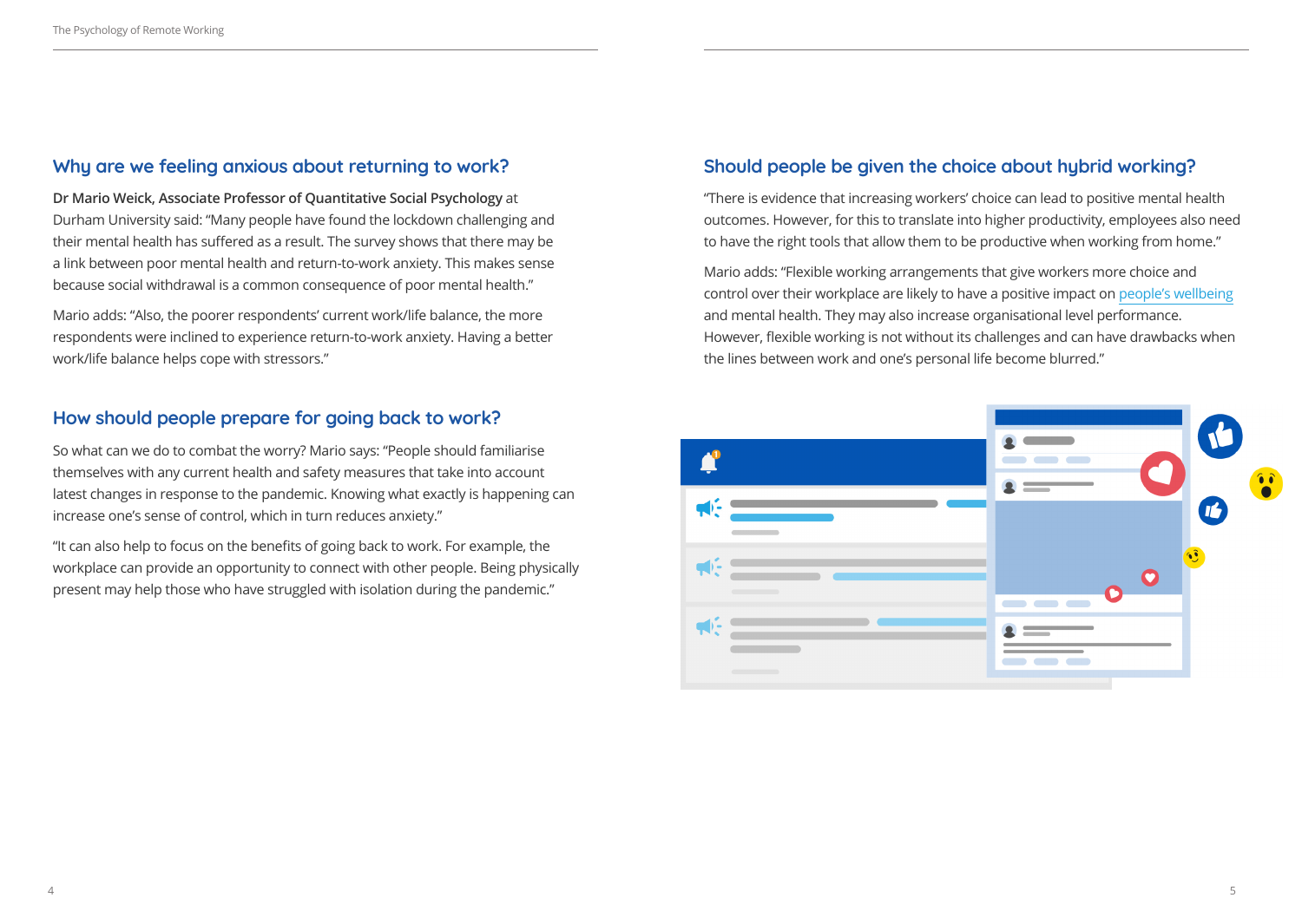## LL

**I think the future of working will be more connected. Lines between the physical and the virtual world will become more blurred with new communication technology."**

**"I also think the future of work will be a place where people are more content and have a better work/life balance. In order to attract tomorrow's talents, organisations will have to make sure the work they offer is purposeful and advances the common good."** 

- Dr Mario Weick, Associate Professor of Quantitative Social Psychology at Durham University

#### **The Importance of Engagement & Staying Connected**

Through our research we wanted to highlight the importance of [staying](https://www.oak.com/blog/business-communication/?utm_source=psychology_of_remote_working&utm_medium=pdf)  [connected](https://www.oak.com/blog/business-communication/?utm_source=psychology_of_remote_working&utm_medium=pdf) and the need for businesses to engage their people and empower them with the choice of whether they want to return to the office full-time or not.

Mario comments: "Work [engagement](https://www.oak.com/blog/employee-engagement/?utm_source=psychology_of_remote_working&utm_medium=pdf) is a positive, fulfilling, work-related state of mind that is associated with positive mental health outcomes and work satisfaction. [Engaged employees](https://www.oak.com/blog/employee-engagement/?utm_source=psychology_of_remote_working&utm_medium=pdf) are less likely to suffer from burnout, and they benefit from better relationships inside and outside of work when compared to employees who are not engaged."

Products like our intranet software can help businesses connect their people, boost employee engagement and promote wellbeing, [giving everyone a voice](https://www.oak.com/blog/employee-voice/?utm_source=psychology_of_remote_working&utm_medium=pdf) at a time when they need it most. This will be key now that the majority of people will want some sort of flexible working situation going forwards.



#### **Methodologies**

The research was conducted by Censuswide on behalf of Oak Engage, with 2,016 participants from a nationally representative sample of UK adults aged 16+ across the UK between 26/03/2021 - 29/03/2021.